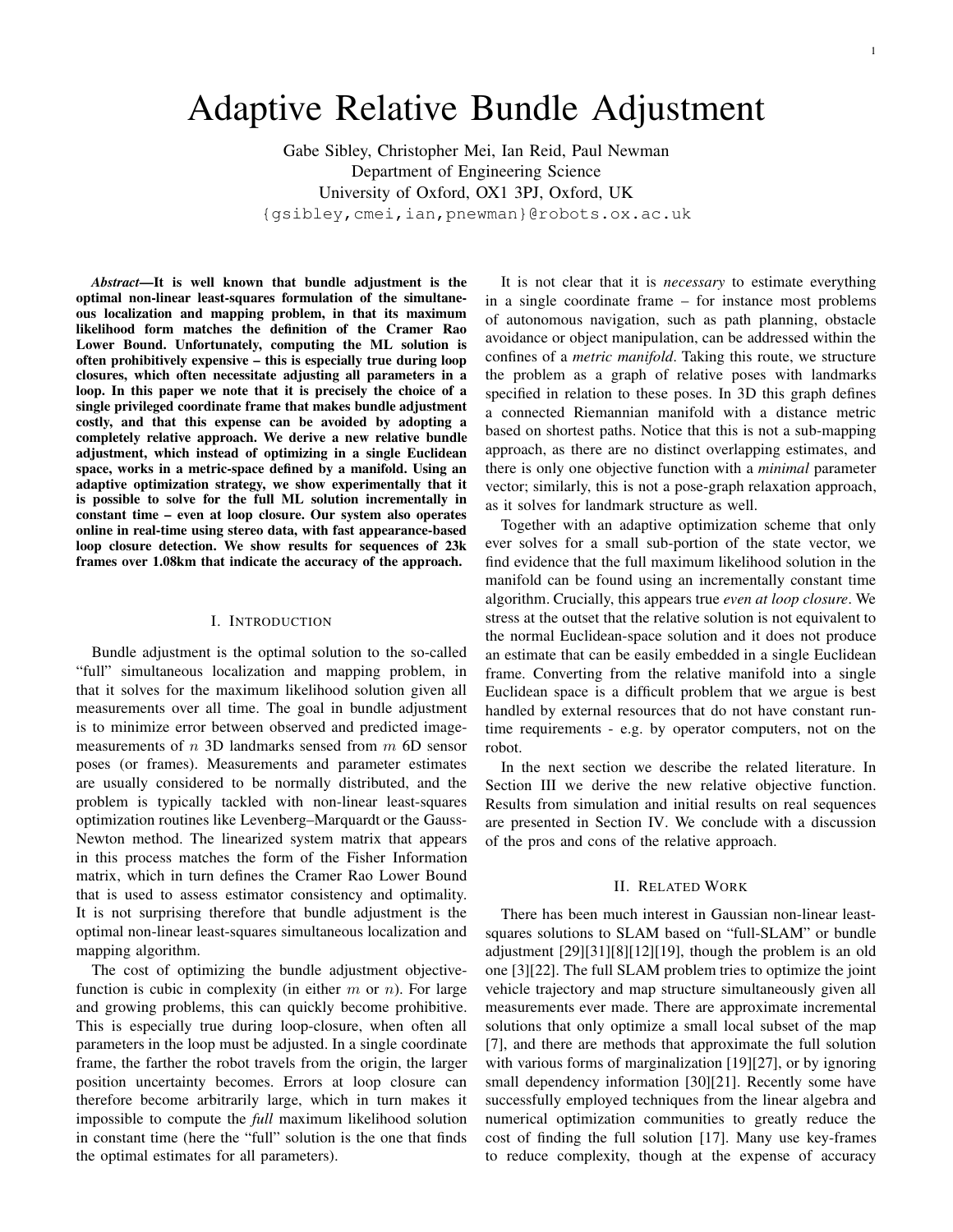

Figure 1. (a) Notation for a simple trajectory: poses are indicated with triangles, landmarks with red stars. Landmark base-frames are indicated with solid lines — e.g. here landmark k is stored relative to frame j. Each inter-pose edge in the graph includes an error-state transform defined about  $t_j = 0$  — that is,  $T_{\alpha,j} = \hat{T}_{\alpha,j} T_{(t_j)}$ , where  $\hat{T}_{\alpha,j}$  is the current estimate of the relative transform between frame  $\alpha$  and frame j. Notice that predicting the measurement  $z_{i,k}$ of landmark k in frame i will rely on all parameters in the kinematic chain from  $p_i$  to  $p_i$ . Figure (b) shows how landmarks are stored relative to the poses; clearly there is no reference to a privileged global coordinate frame.

[10][23][18]. All these techniques suffer from computational complexity issues during loop closures.

In the context of long-term autonomy, roboticists recognize the need for online, real-time, navigation and mapping algorithms. This means that localization and mapping algorithms must operate incrementally within a constant-time budget. Driven by this need, many authors have recognized the benefit of relative representations [2][9][19][1][15][4][13][20]. The most common solution is probably sub-mapping [2][25][6][9], which breaks the estimation into many smaller mapping regions, computes individual solutions for each region, and then estimates the relationships between these sub-maps. Many difficult issues arise in sub-mapping, including map overlap, data duplication, map fusion and breaking, map alignment, optimal sub-map size, and consistent global estimation in a single Euclidean frame. The relative bundle adjustment we propose can be seen as a *continuous* sub-mapping approach that avoids these complications.

To solve large SLAM problems with many loops, the most successful methods currently are the pose-graph optimization algorithms. Instead of solving the full SLAM problem, these methods optimize a set of relative pose constraints [24][14]. This is attractive because using forward substitution it is possible to transform full SLAM into a generally sparse set of pose constraints [11][29], and even to make the resulting system of equations relative [19]. Note that, given the assumed Gaussian problem structure, this kind of forward substitution to a posegraph is algebraically equivalent to marginalization; methods that marginalize landmark parameters onto pose parameters so as to define a pose-graph are executing the forward substitution phase of sparse bundle adjustment. In this light, pose-graph relaxation, which solves for the optimal path estimate, can be seen as one-half of one iteration of full SLAM, because full SLAM also back-substitutes for the map parameters, and iterates the procedure to convergence. Like other methods, pose-graph solvers have worst-case complexity at loop closure that is dependent on the length of the loop.

The work most similar to relative bundle adjustment is the relative formulations given by Eade [9] and Konolige [19]. The former is akin to sub-mapping methods with constraints to enforce global Euclidean consistency at loop closure; the latter formulates the cost function relative to a single Euclidean frame and then makes a series of approximations to produce a sparse relative pose-graph. Neither method derives the purely relative objective function (incrementally, both rely on some form of single-reference frame), neither formulates the objective function completely without privileged frames, and both methods carry the burden of finding a globally consistent estimate in a single Euclidean frame. Our approach is substantially different because of the completely relative underlying objective function that we derive.

Finally, a number of adaptive region approaches have been explored within the privileged Euclidean frame paradigm [28][26]. These techniques, together with all of the methods presented in this section, are not constant time at loop closure, and all but one [2] solve for a solution in a single Euclidean space. We find that using adaptive region estimation in conjunction with the relative formulation is the key that enables constant time operation.

## III. METHODS

Instead of optimizing an objective function parameterized in a single privileged coordinate frame, we now derive a completely relative formulation.

#### *A. Problem Formulation*

Bundle adjustment seeks to minimize error between the observed and predicted measurements of  $n$  landmarks sensed from  $m$  sensor poses (or frames). Likewise we minimize the difference between predicted and measured values. Let  $l_{j,k}, k \in 1, ..., n, j \in 1, ..., m$  be a set of n 3D landmarks each parameterized relative to some *base-frame*  $j$ . Let  $t_j$ ,  $j \in 1, \ldots, m$  be a set of m 6D relative pose relationships associated with edges in an undirected graph of frames. The graph is built incrementally as the vehicle moves through the environment, and extra edges are added during loop closure. The graph defines a connected Riemannian manifold that is by definition everywhere locally Euclidean, though globally it is not embedded in a single Euclidean space. The relationship between parent-frame  $\alpha$  and child-frame j is defined by a  $4 \times 4$  homogeneous transform matrix,  $T_{\alpha,j} = \hat{T}_{\alpha,j} T_{(t_j)}$ , where  $\hat{T}_{\alpha,j}$  is the current estimate and  $T_{(t_j)}$  is the  $4 \times 4$  homogeneous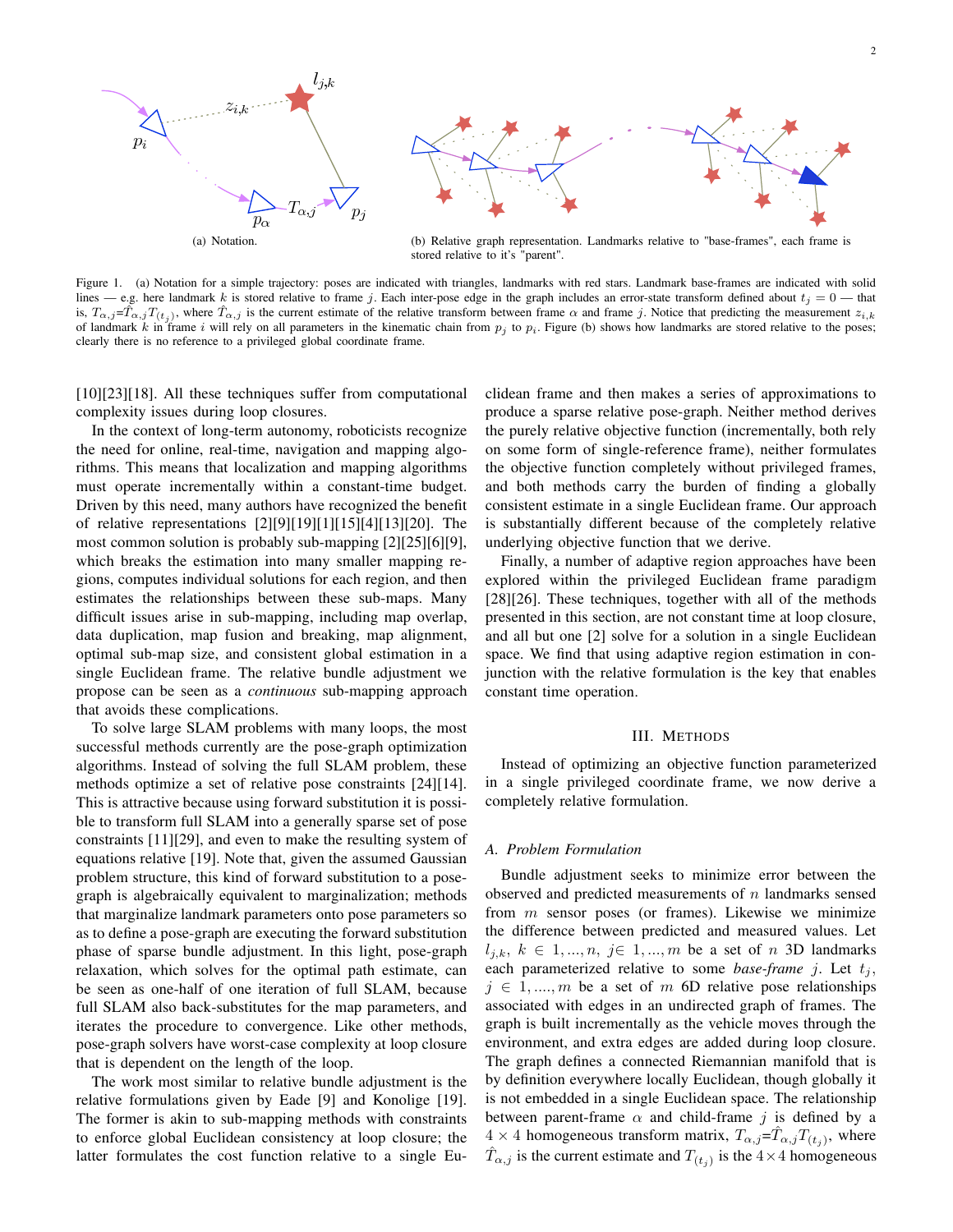

Figure 2. Graphical example for the sequence of 12 observations,  $\{z_{0,1}, z_{1,1}, z_{4,1}\}, \{z_{0,2}, z_{1,2}, z_{2,2}\}, \{z_{1,3}, z_{2,3}\}, \{z_{2,4}\}, \{z_{1,5}, z_{3,5}, z_{4,5}\}.$ There are five poses,  $p_{0, \ldots, 4}$ , four edge estimates  $t_{1, \ldots, 4}$ , and five landmarks  $l_{0,1}$ ,  $l_{1,2}$ ,  $l_{1,3}$ ,  $l_{2,4}$  and  $l_{1,5}$ . This example has the Jacobian  $H = \frac{\partial h}{\partial x}$  that is depicted in Figure 3. Bold lines from poses indicate which frames are base-frames.

matrix defined by  $t_j$ . An example trajectory and graph with this notation is shown in Figure I.

Each  $t_i$  parameterizes an infinitesimal delta transform applied to the relationship from its parent frame in the graph (i.e. an error-state formulation). The kinematic chain from frame j to frame i is defined by a sequence of  $4 \times 4$  homogeneous transforms

$$
T_{ji} \quad = \quad \hat{T}_{j,j+1} T_{(t_{j+1})} \hat{T}_{j+1,j+2} T_{(t_{j+2})}, ..., \hat{T}_{i-1,i} T_{(t_i)};
$$

the sensor model for a single measurement is

$$
h_{i,k}(l_{j,k}, t_i, ...t_j) = Proj(T_{j,i}^{-1}l_{j,k})
$$
  
=  $Proj (g_{i,k}(l_{j,k}, t_{j+1}, ...t_i))$ 

where  $g_{i,k}$  :  $\mathbb{R}^{\dim(x)} \to \mathbb{R}^4$ ,  $x \mapsto T_{j,i}^{-1} l_{j,k}$  transforms the homogeneous point  $l_{j,k}$  from base-frame j to the observation frame  $i$ . This describes how landmark  $k$ , stored relative to base-frame  $j$ , is transformed into sensor frame  $i$  and then projected into the sensor. We make the usual assumption that measurements  $z_{i,k}$  are normally distributed:  $z_{i,k} \sim N(h_{i,k}, R_{i,k})$ . The cost function we associate with this formulation is

$$
J = \sum_{k \in 1}^{n} \sum_{i \in 1}^{m_k} (z_{i,k} - h_{i,k}(x))^T R_{i,k}^{-1} (z_{i,k} - h_{i,k}(x)) \tag{1}
$$

$$
= ||z - h(x)||_{R^{-1}}, \tag{2}
$$

which depends on the landmark estimate,  $l_{j,k}$  and *all the transform estimates*  $t_{j+1},...t_i$  *on the kinematic chain from the base-frame* j *to the measurement-frame* i*.* This problem is solved using iterative non-linear least-squares Gauss-Newton minimization for the values of  $x$  that minimize re-projection error — this yields the *maximum likelihood* estimate (subject to local minima). Projecting via kinematic chains like this is novel, but it changes the sparsity patterns in the system Jacobian. Compared to normal bundle adjustment, this new pattern increases the cost of solving the sparse normal equations for updates  $\delta x$  to the state vector  $x$  — though as we will see, the ultimate computational complexity is the same.



Figure 3. Example relative bundle adjustment Jacobian structure for the sequence of 12 observations in Figure 2. Grey indicates non-zero entries. The horizontal stripes in the right hand  $H_t$  term above correspond to projections that rely on transforming state estimates along kinematic chains from frame  $j$  to frame  $i$ . These stripes are the only difference in sparsity pattern between the relative formulation and traditional bundle adjustment.

#### *B. Sparse Solution*

The *normal equations* associated with the iterative nonlinear least squares Gauss-Newton solution to equation (1) are

$$
H^{T}R^{-1}H\delta x = H^{T}R^{-1}(z - h(x)).
$$
 (3)

where  $H = \frac{\partial h}{\partial x}$  is the Jacobian of the sensor model, R is the block diagonal covariance matrix describing the uncertainty of the collective observation vector  $z$  (the stacked vector of all measurements). Referring to the example in Figure 3 we see that  $H^T = \left[H_l^T H_t^T\right]$  and  $\delta x = [\delta l; \delta t]$ , which exposes a well known  $2 \times 2$  block structure for equation (3),

$$
\left[\begin{array}{cc} V & W \\ W^T & U \end{array}\right] \left[\begin{array}{c} \delta l \\ \delta t \end{array}\right] = \left[\begin{array}{c} r_l \\ r_t \end{array}\right],
$$

where  $\delta l$  and  $\delta t$  are state updates for the map and edge transforms that we are solving for;  $r_l = H_l^T R^{-1}(z - h(x))$ ,  $r_t = H_t^T R^{-1}(z - h(x)), V = H_t^T R^{-1} H_t, W = H_t^T R^{-1} H_t,$ and  $U = H_t^T R^{-1} H_t$ . Building this linear system is the dominant cost in solving each iteration, which makes it important to compute the sparse Jacobian of  $h$  efficiently.

## *C. Relative Jacobians*

Due to the functional dependence of the projection model on the kinematic chain of relative poses, the Jacobians in the relative formulation are very different from their Euclidean counterpart. With reference to Figure 4, focus for a moment on a single infinitesimal transform  $T_{(t_c)}$  that is somewhere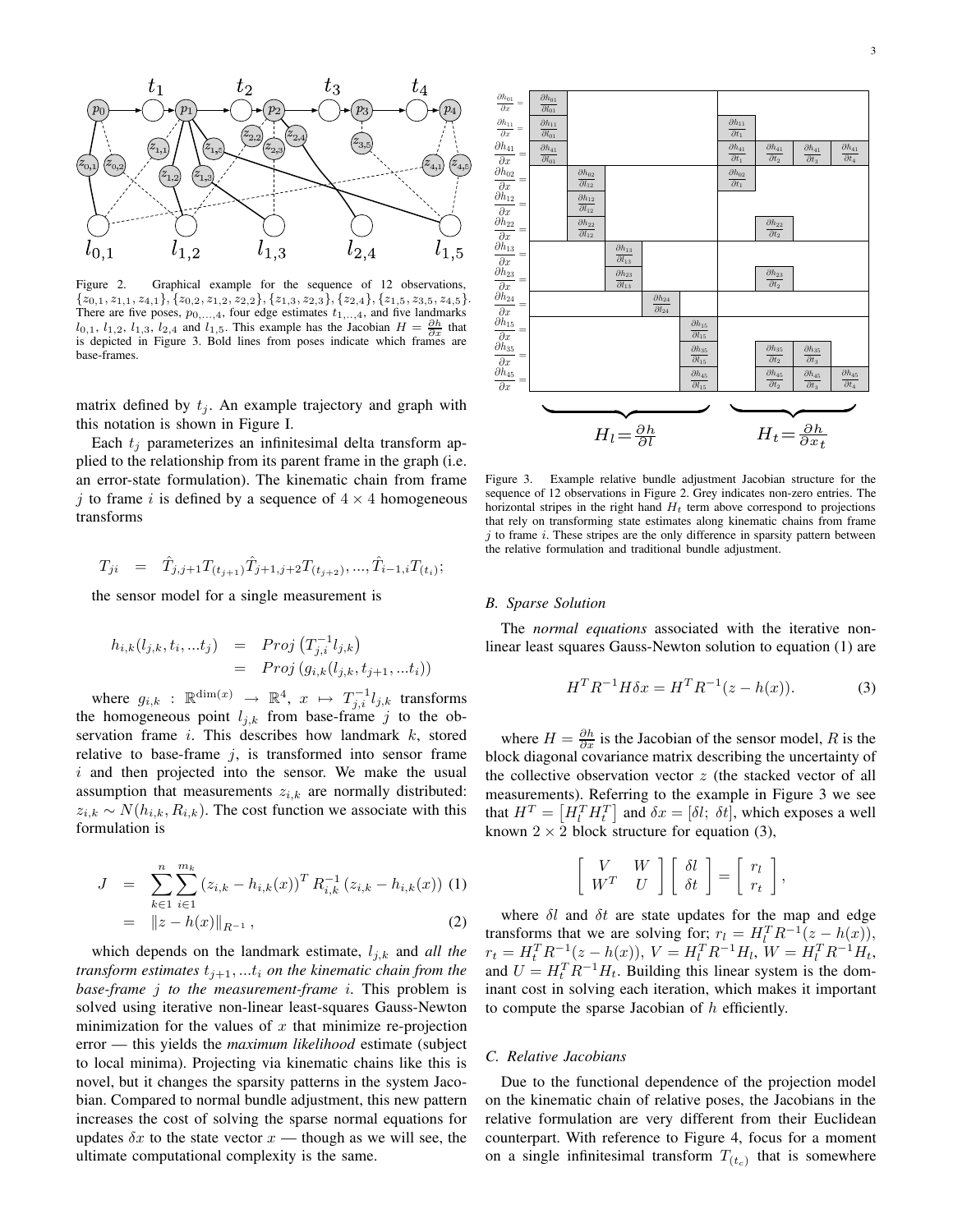

$$
g_{i,k}(x) = (T_{j,c}T_{(t_c)}T_{c,i})^{-1}l_{j,k}
$$

Figure 4. This diagram shows the sensor following a path through  $p_j$ and  $p_i$  while making measurements of landmark  $l_{i,k}$  (indicated with dashed lines). Landmark  $k$  is stored relative to frame  $j$  (indicated by a solid line). To compute the projection of landmark k in frame i, we evaluate  $h_{i,k}$  =  $Proj(g_{i,k}(x))$ , where  $g_{i,k}(x) = T_{j,i}^{-1}l_{j,k} = (T_{j,c}T_{(c)}T_{c,i})^{-1}l_{j,k}$ , which encapsulates projection along the kinematic chain between frame  $j$  and frame  $i$ . To help understand how the relative formulation Jacobian is computed, this diagram focuses on the the error-state transform  $T(t_c)$  indicated in red. The state-vector terms of interest when computing derivatives are 1) the transform parameters  $t_c$ , and 2) the landmark parameters  $l_{i,k}$ .

along the kinematic chain from frame  $i$  to  $j$ . The individual derivatives shown in Figure 3 are

$$
\frac{\partial h_{i,k}}{\partial l_{j,k}} = \frac{\partial k}{\partial g_{i,k}} \frac{\partial g_{i,k}}{\partial l_{j,k}}
$$

,

and

$$
\frac{\partial h_{i,k}}{\partial t_c} = \frac{\partial k}{\partial g_{i,k}} \frac{\partial g_{i,k}}{\partial t_c}
$$

where  $\frac{\partial k}{\partial g_{i,k}}$  is the Jacobian of the perspective projection function (using the standard  $K$  intrinsic camera calibration matrix).

The Jacobian of  $g_{i,k}$  with respect to the 3D point  $l_{j,k}$  is

$$
\frac{\partial g_{i,k}}{\partial l_{j,k}} = \begin{bmatrix} R_{i,j} \\ 0 \end{bmatrix}.
$$

The Jacobian of  $g_{i,k}$  with respect to  $t_c$  has three cases that depend on the direction of the transform  $T_{(t_c)}$  on the path from frame  $i$  to  $j$ 

$$
\frac{\partial g_{i,k}}{\partial t_c} = \begin{cases} T_{i,c} \frac{\partial T_{(t_c)}}{\partial t_c} T_{c,j} l_{j,k} & \text{if } T_{(t_c)} \text{points towards } j \\ T_{i,c} \frac{\partial T_{(-t_c)}}{\partial t_c} T_{c,j} l_{j,k} & \text{if } T_{(t_c)} \text{points towards } i \\ 0 & \text{if } i = j \end{cases}
$$

and  $\frac{\partial T_{(t_c)}}{\partial t_c}$  is the canonical generators of SE(3) (a  $4 \times 4 \times 6$ tensor). We now address the cost of solving each update.

## *D. Complexity of computing the relative sparse solution*

Similar to sparse bundle adjustment, the following steps are used to exploit the structure of H to compute the *normal equations* and state-updates efficiently:

- 1) *Build linear system*, computing the terms  $U, V, W, r_t$ , and  $r_l$ . Complexity is  $O(m^3n)$ .
- 2) *Forward substitute*, computing  $A = U W^T V^{-1} W$ , and  $b = r_t - W^T V^{-1} r_t$ . Complexity is  $O(m^2 n)$ .
- 3) *Solve reduced system* of equations,  $A\delta t = b$  for the update  $\delta t$ . Complexity is  $O(m^3)$ .
- 4) *Back substitute* to solve for the map update,  $\delta l =$  $V^{-1}(r_l - W\delta t)$ . Complexity is  $O(mn)$ .

The first step is completely different in the relative framework so we describe it in more detail in algorithm 1. The overall complexity is  $O(m^3)$ , which matches traditional sparse bundle adjustment. Note that it is easy to convert algorithm 1 into a robust *m*-estimator by replacing the weights,  $w_{i,k}$ , with robust weight kernels,  $w_{i,k} = R_{i,k}^{-1} W(e_{i,k})$  — for example we use the Huber kernel [16]. Section IV gives results of applying this sparse optimization routine to large simulated and real sequences.

**algorithm 1** Build linear system. Computes  $U, V, W, r_t$ , and  $r_l$  in  $O(m^3)$ 

Clear  $U, V, W, r_t$ , and  $r_l$ **for all** landmarks k **do for all** frames i with a measurement of landmark k **do** Compute  $\frac{\partial h_{i,k}}{\partial l_{j,k}}$  $e_{i,k} = z_{i,k} - h_{i,k}(x)$  $w_{i,k} = R_{i,k}^{-1}$  $V_k + \frac{\partial h_{i,k}}{\partial l_{j,k}}$  ${}^{T}w_{i,k}^{-1}\frac{\partial h_{i,k}}{\partial l_{i,k}}$  $\partial l_{j,k}$  $r_{l_k}$  + =  $\frac{\partial h_{i,k}}{\partial l_{j,k}}$  ${}^{T}w_{i,k}^{-1}e_{i,k}$ **for all**  $p \in Path(i, j)$  **do** Compute  $\frac{\partial h_{i,k}}{\partial t_p}$  $r_{t_P} + \frac{\partial h_{i,k}}{\partial t_p}$  ${}^{T}w_{i,k}e_{i,k}$  $W_{k,p}+ = \frac{\partial h_{i,k}}{\partial l_{j,k}}$  ${}^{T}w_{i,k}\frac{\partial h_{i,k}}{\partial t_{k}}$  $\begin{array}{cc} \n\mathbf{w}_{k,p+1} & = & \partial l_{j,k} & \mathbf{w}_{k,p} \\ \n\text{for all} & q \in Path(p,j) \text{ do} \n\end{array}$ Compute  $\frac{\partial h_{i,k}}{\partial t_q}$  $U_{p,q}+ = \frac{\partial h_{i,k}}{\partial t_p}$  ${}^{T}w_{i,k}\frac{\partial h_{i,k}}{\partial t_{k}}$  $\partial t_q$  $U_{q,p}+ = \frac{\partial h_{i,k}}{\partial t_q}$  ${}^{T}w_{i,k}\frac{\partial h_{i,k}}{\partial t_{k}}$  $\frac{d^2q}{dx^2}$ ,  $\frac{d^2q}{dx^2}$   $\frac{d^2q}{dx^2}$   $\frac{d^2q}{dx^2}$  **end for end for end for end for**

Finally, notice that if feature tracks are contiguous over numerous frames (which they typically are), then the sparsity pattern in W will be the same in the relative-formulation as it is in the traditional one – hence the relative-formulation cost of forward-substitution, solving the reduced system, and backsubstitution (steps 2-4) should be approximately equivalent.

#### *E. Adaptive Updates*

To reduce computation, it is important to optimize only those parameters that might change in light of new information [26][28]. Below we outline one approach to limit the parameters that are actively optimized.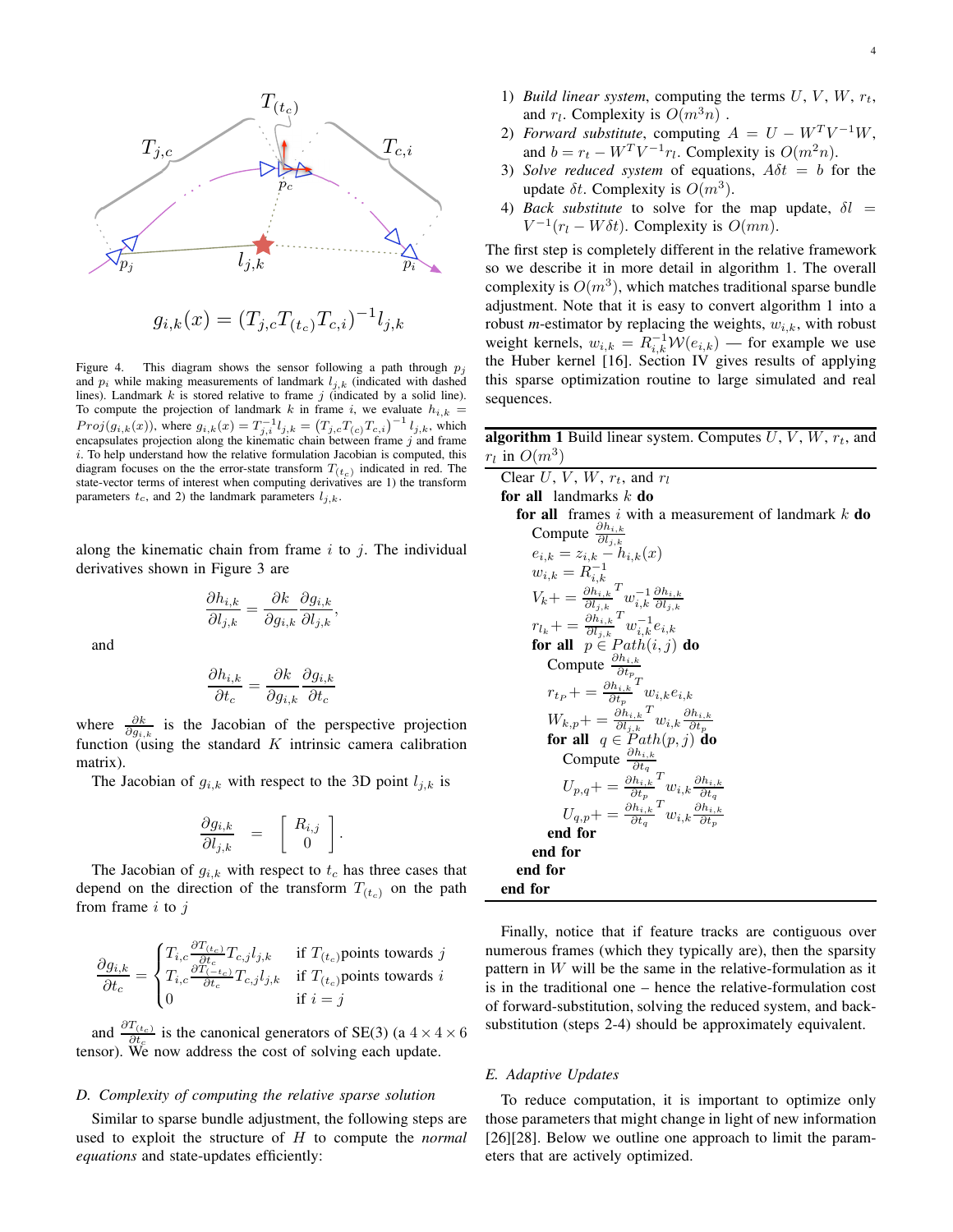

Figure 5. Average run-times for the main steps of relative bundle adjustment on an Intel Core 2 Duo 2.8GHz processor. The average adaptive region from the Monte Carlo simulation was 4.6 frames. Note that it is the cost of building the linear system of equations that dominates the cubic complexity of solving for the adaptive region of poses.



Figure 6. Discovery of local active region. In (a), re-projection errors have changed by more than  $\Delta \epsilon$  in the local frames  $p_5$ ,  $p_6$ , and  $p_7$ . In (b) a new edge  $T_{7,0}$  is added during loop-closure, and the graph search leads to a larger active region with frames  $p_0$ ,  $p_1$ ,  $p_5$ ,  $p_6$ , and  $p_7$ .

A breadth-first-search from the most recent frame is used to discover local parameters that might require adjustment. During the search, all frames in which the average re-projection error changes by more than a threshold,  $\Delta \epsilon$ , are added to an *active region* that will be optimized. The search stops when no frame being explored has a change in re-projection error greater than  $\Delta \epsilon$ . Landmarks visible from active frames are activated, and all non-active frames that have measurements of these landmarks are added to a list of static frames, which forms a slightly larger set we call the static region. Measurements made from static frames are included in the optimization, but the associated relative pose-error parameters are not solved for. Example active regions are shown in Figure 6.

## IV. RESULTS

The iterative nonlinear least-squares solution that exploits the sparse relative structure and the four steps in section III-D results in the run-time break-down shown in Figure 5. This illustrates that building the sparse system of equations is the dominant cost.

## *A. Simulation results*

To determine the performance of the relative framework, a batch of Monte Carlo simulations were run. The sequence contains a realistic trajectory, landmark distribution, and a 1 pixel standard deviation Gaussian measurement noise (see Figure 7).



Figure 7. Figure-of-eight sequence used in Monte Carlo simulation. This sequence has 288 frames, 3,215 landmarks and 12,591 measurements with 1 pixel standard deviation Gaussian measurement noise added.



Figure 8. Average Registration Error vs. Number of Frames being updated. In the relative formulation, as the local region grows the average RMS error drops quickly toward the same as when computed with all frames active. This motivates the use of an adaptive region that allows parameters to vary only if it has an effect on the cost function.

We compute errors in the following way: for each pose in the trajectory, we register that pose to its ground truth counterpart, and then *localize* the rest of the relative trajectory in that frame. Note that "localizing" the relative trajectory is done with a breadth-first-search that computes each frame's pose in the coordinate system of the root frame; this process projects from the relative manifold into a single Euclidean frame, and may cause "rips" to appear at distant loop closures. Finally, the total trajectory registration error is computed as the average Euclidean distance between ground truth and the localized frames. The average of all frames and all registrations is the error plotted. Not surprisingly, initial results in Figure 8 indicate that error reduces towards the full solution (in the relative space) as the local region increases in size.

The results here use an adaptive region threshold of  $\Delta \epsilon$ =0.05 pixels. With this threshold we find that the discovery of new frames to include in the active region quickly drops to between 4 and 5 poses, except at loop closure where it jumps to accommodate the larger region of poses found by the breadth-first-search. Figure 9 shows the adaptive region size discovered for two different loop closures, one 50m long and another 100m long. The point to note is that the discovered adaptive region is independent of loop size, and that errors do not propagate around the loop even though loop closure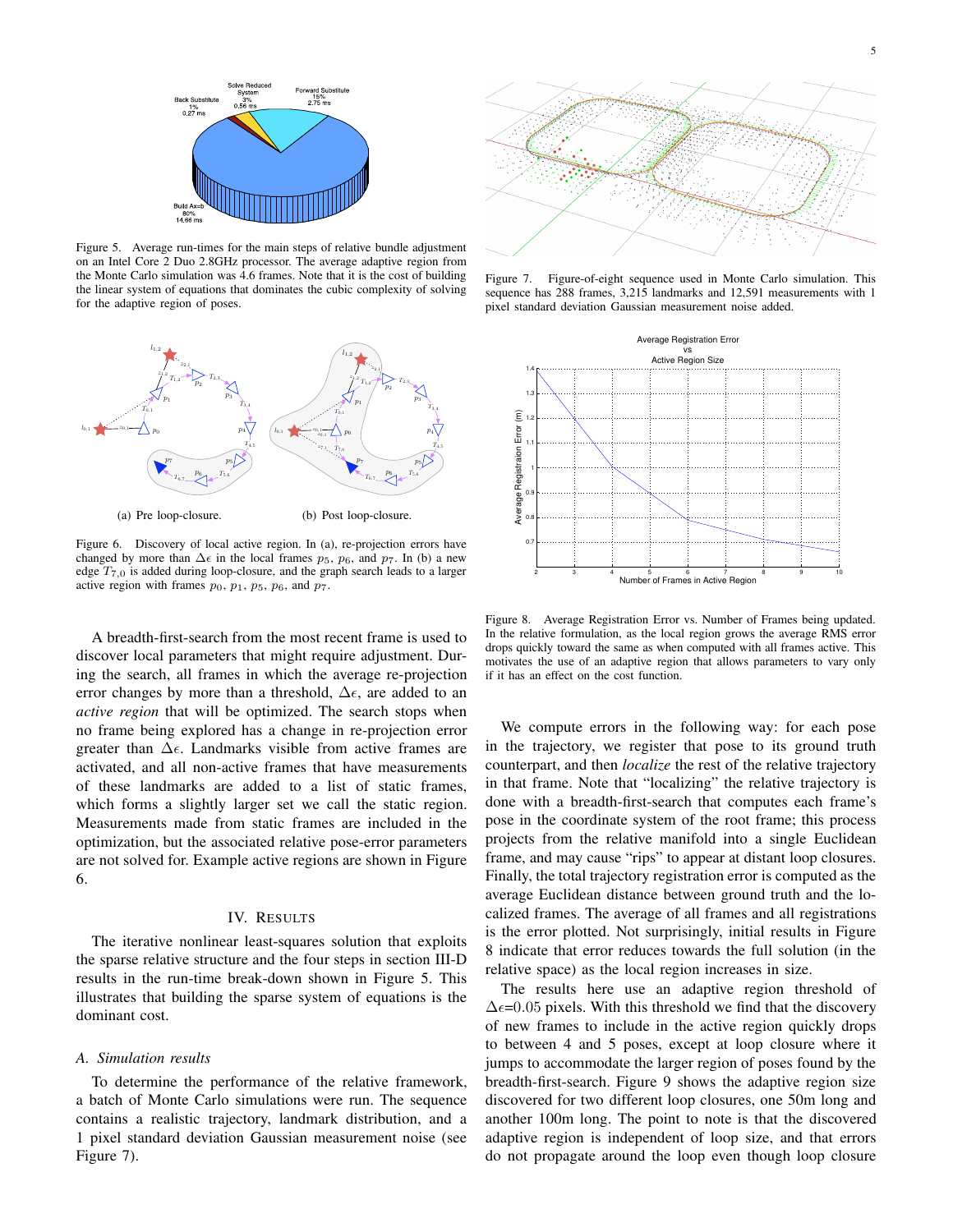

(a) 50m loop with closure at frame 250.

(b) 100m loop with closure at frame 500.

Figure 9. This figure shows how the number of frames in the adaptive region fluctuates over time and during loop closure. During loop closure the size of the adaptive region jumps to accommodate all the local frames that have been added to the active region, as well as any neighboring frames that will be affected. Notice that errors do not propagate all the way around the loop, and only a fraction of the state vector needs to be updated. Loop closure at 250 and 500 frames induces updates in approximately the same number of parameters, which strongly indicates that optimization at loop closure will remain constant time, independent of loop size. Before loop closure, the average metric position error is over 75cm for the 500 frame loop. Using the same adaptive region criteria, Euclidean bundle adjustment would require adjusting *all* parameters in the loop - whereas the adaptive relative approach only adjusts 20 poses.

error is ~75cm on average for the 500 frame sequence. Using the same adaptive region criteria, Euclidean bundle adjustment would require adjusting *all* parameters in the loop - whereas the adaptive relative approach adjusts just 20 poses.

Our adaptive strategy for discovering the active region is designed to have a rippling effect: when parameter estimates change, it effects the re-projection error in nearby frames, which, if greater than  $\Delta \epsilon$ , will add those parameters to the active region, potentially causing them to change... etc. A key result of the relative formulation is that these errors *stop propagating* and balance out with distance from the new information - that is, the network of parameters is critically damped.

#### *B. Real Data*

The system operates online at 20-40Hz, this includes all image processing, feature tracking, robust initialization routines, and calls to FABMAP[5] to detect loop closures. We have run it successfully on sequences with up to 110K frames over tens of kilometers. Figure 10 shows a 1.08 kilometer trajectory computed from 23K frames. Table I gives an indication of typical system performance.

## V. DISCUSSION

The privileged-frame approach and the relative formulations are very different; their objective functions are different and they solve for different quantities. The former embeds the trajectory in a single Euclidean space; the latter in a connected Riemannian manifold. At first reading it may appear that the lack of a simple Euclidean distance metric between two points, and the fact that we cannot render the solution very easily, is a disadvantage of the relative formulation. Note however that the manifold is a metric space, and distance between two points can be computed from shortest paths in the graph. With this in mind, the relative representation should *still* be amenable to

|                          | Science Park |                       |        |
|--------------------------|--------------|-----------------------|--------|
|                          | Avg.         | Min.                  | Max.   |
| Distance Traveled (km)   |              |                       | 1.08   |
| <b>Frames Processed</b>  |              |                       | 23,268 |
| Velocity (m/s)           | 0.93         | 0.0                   | 1.47   |
| Angular Velocity (deg/s) | 9.49         | 0.0                   | 75.22  |
| Frames Per Second        | 22.2         | 10.6                  | 31.4   |
| Features per Frame       | 93           | 44                    | 143    |
| Feature Track Length     | 13.42        | $\mathfrak{D}$        | 701    |
| Re-projection Error      | 0.17         | $2.74 \times 1e^{-3}$ | 0.55   |

Table I





Figure 10. 1.08km path over 23K frames estimated for the Begbroke Science Park sequence. Table I shows typical performance results.

planning algorithms which are commonly defined over graphs in the first place. Furthermore, because the manifold is (by definition) locally Euclidean, algorithms that require precise *local* metric estimates, such as obstacle avoidance or object manipulation, can operate without impediment.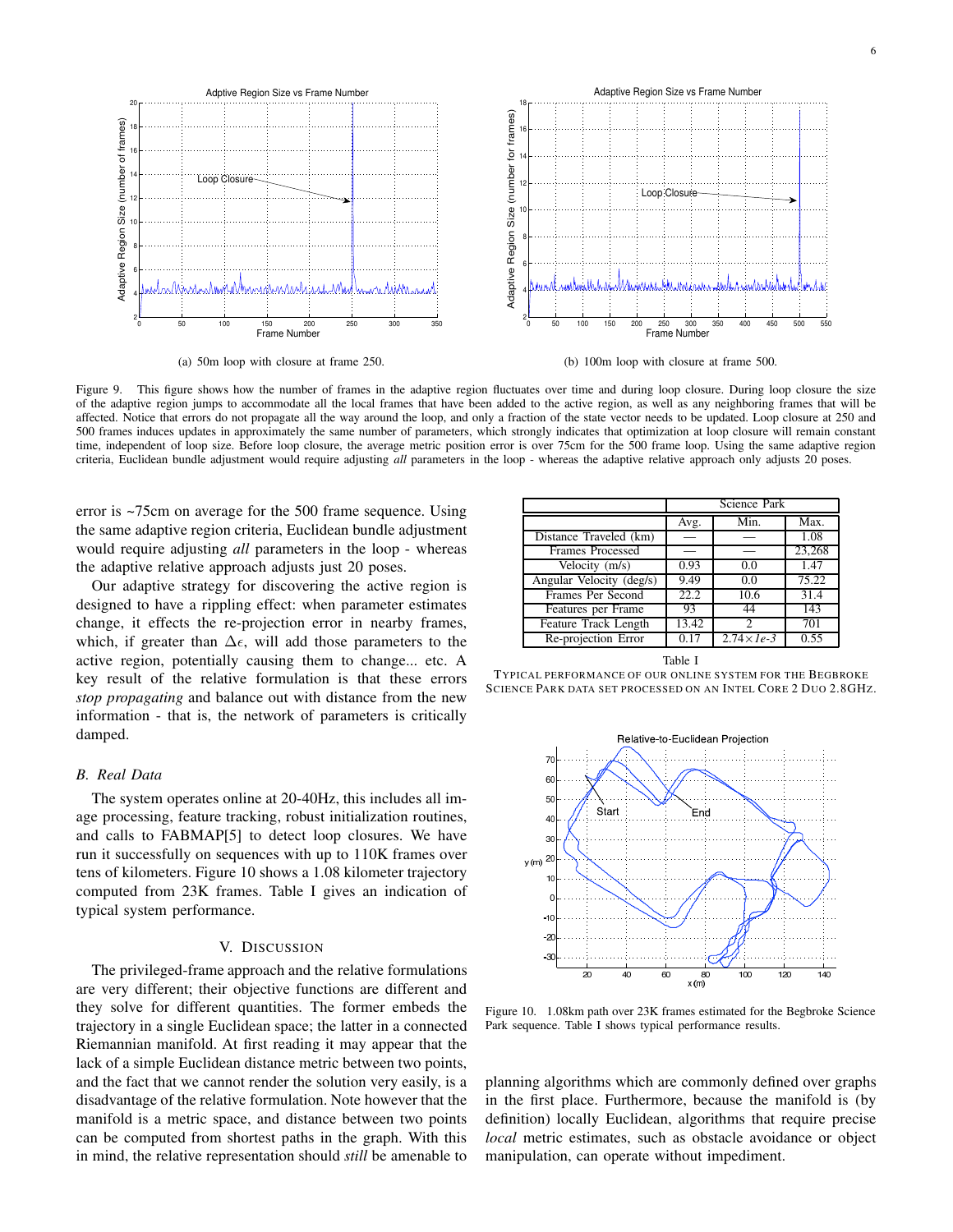

Figure 11. This figure shows a globally consistent relaxed view of the Begbroke Science Park sequence. To view relative estimates in a consistent fashion (single global frame) we have to transform from the relative representation to a single Euclidean coordinate system. The sequence here has 23K poses over 1.08 kilometers which makes the conversion computationally expensive. This relative-to-global transformation process is designed to run on the user interface, *not* on the robot.

We posit that a *topometric* relative formulation is sufficient for many mobile robot navigation tasks, and that a single global Euclidean representation is rarely necessary. Certainly the benefits afforded by incrementally constant-time performance are tremendous, and in the light of that, some inconvenience may be acceptable. If a unified global Euclidean picture is deemed essential by a particular external application or technique, our choice would be to push responsibility for generating the single Euclidean embedding into that process - for example undertaking fast approximate pose-graph relaxation in order to render consistent results in a user interface [24], [14].

#### *A. Rendering in a single Euclidean space*

As an example, Figure 11 shows the result of transforming a large relative state estimate into a single Euclidean frame using pose-graph relaxation. Note that even this state-of-the art global Euclidean estimate fails to discover the true rectilinear structure. Arguably the best way to improve the map would be to *schedule* new measurements across the diagonal of the map, thereby considerably constraining the solution. While this interventionist approach is used extensively in surveying, we are not comfortable with placing such a requirement on a mobile platform — ideally navigation and mapping should be a quiet background task producing estimates for consumption by any interested client process. With this example in mind, perhaps accurate global Euclidean state estimates are the wrong goal to aim for — what matters is relative metric accuracy and topological consistency — all of which can be attained with a relative manifold approach.

## VI. CONCLUSION

The fact that the variables in bundle adjustment are defined relative to a single coordinate frame has a large impact on the algorithm's iterative convergence rate. This is especially true at loop closure, when large errors must propagate around the entire loop to correct for global errors that have accumulated along the path. As an alternative, we have presented an adaptive relative formulation that can be viewed as a *continuous* sub-mapping approach – in many ways our relative treatment is an intuitive simplification of previous sub-mapping methods. Furthermore by solving all parameters within an adaptive region, the proposed method attempts to match the full maximum likelihood solution within the metric space defined by the manifold. In stark contrast to traditional bundle adjustment, our evaluations and results indicate that state updates in the relative approach are constant time, and crucially, remain so even during loop closure events.

## ACKNOWLEDGMENTS

The work reported in this paper undertaken by the Mobile Robotics Group was funded by the Systems Engineering for Autonomous Systems (SEAS) Defence Technology Centre established by the UK Ministry of Defence, Guidance Ltd, and by the UK EPSRC (CNA and Platform Grant EP/D037077/1). The work reported in this paper undertaken by the Active Vision Lab acknowledges the support of EPSRC grant GR/T24685/01.

#### **REFERENCES**

- [1] J. Blanco, J. Fernandez-Madrigal, and J. Gonzalez. Toward a unified bayesian approach to hybrid metric–topological SLAM. *IEEE Transactions on Robotics and Automation*, 24(2):259–270, 2008.
- [2] M. C. Bosse, P. M. Newman, J. J. Leonard, and S. Teller. SLAM in large-scale cyclic environments using the atlas framework. *International Journal of Robotics Research*, 23(12):1113–1139, December 2004.
- [3] D.C. Brown. A solution to the general problem of multiple station analytical stereotriangulation. Technical report, RCP-MTP Data Reduction Technical Report No. 43, Patrick Air Force Base, Florida (also designated as AFMTC 58-8), 1958.
- [4] L. A. Clemente, A. J. Davison, I. Reid, J. Neira, and J. D. Tardos. Mapping large loops with a single hand-held camera. In *Robotics: Science and Systems*, 2007.
- [5] M. Cummins and P. Newman. Probabilistic appearance based navigation and loop closing. In *IEEE Conference on Robotics and Automation*, 2007.
- [6] A. Davison, I. Reid, N. Molton, and O. Stasse. MonoSLAM: Realtime single camera SLAM. *IEEE Transactions Pattern Analysis and Machine Intelligence*, 29(6):1113–1139, 2007.
- [7] M. C. Deans. *Bearings-Only Localization and Mapping*. PhD thesis, School of Computer Science, Carnegie Mellon University, 2005.
- [8] F. Dellaert. Square root SAM. In *Proceedings of Robotics: Science and Systems*, pages 1181–1203, 2005.
- [9] E. Eade and T. Drummond. Unified loop closing and recovery for real time monocular SLAM. In *Proceedings British Machine Vision Conference*, September 2008.
- [10] C. Engels, H. Stewenius, and D. Nister. Bundle adjustment rules. In *Photogrammetric Computer Vision*, 2006.
- [11] R. Eustice, H. Singh, J. Leonard, M. Walter, and R. Ballard. Visually navigating the RMS Titanic with SLAM information filters. In *Robotics: Science and Systems*, pages 57–64, 2005.
- [12] A. W. Fitzgibbon and A. Zisserman. *Automatic Camera Recovery for Closed or Open Image Sequences*. Springer, 2004.
- [13] U. Frese and T. Duckett. A multigrid approach for accelerating relaxation-based SLAM. In *Proceedings IJCAI Workshop on Reasoning with Uncertainty in Robotics (RUR 2003)*, pages 39–46, Acapulco, Mexico, 2003.
- [14] G. Grisetti, C. Stachniss, S. Grzonka, and W. Burgard. A tree parameterization for efficiently computing maximum likelihood maps using gradient descent. In *Proceedings Robotics: Science and Systems*, 2007.
- [15] J.E. Guivant and E.M. Nebot. Optimization of the simultaneous localization and map-building algorithm for real-time implementation. *IEEE Transactions on Robotics and Automation*, 17(3):242–257, June 2001.